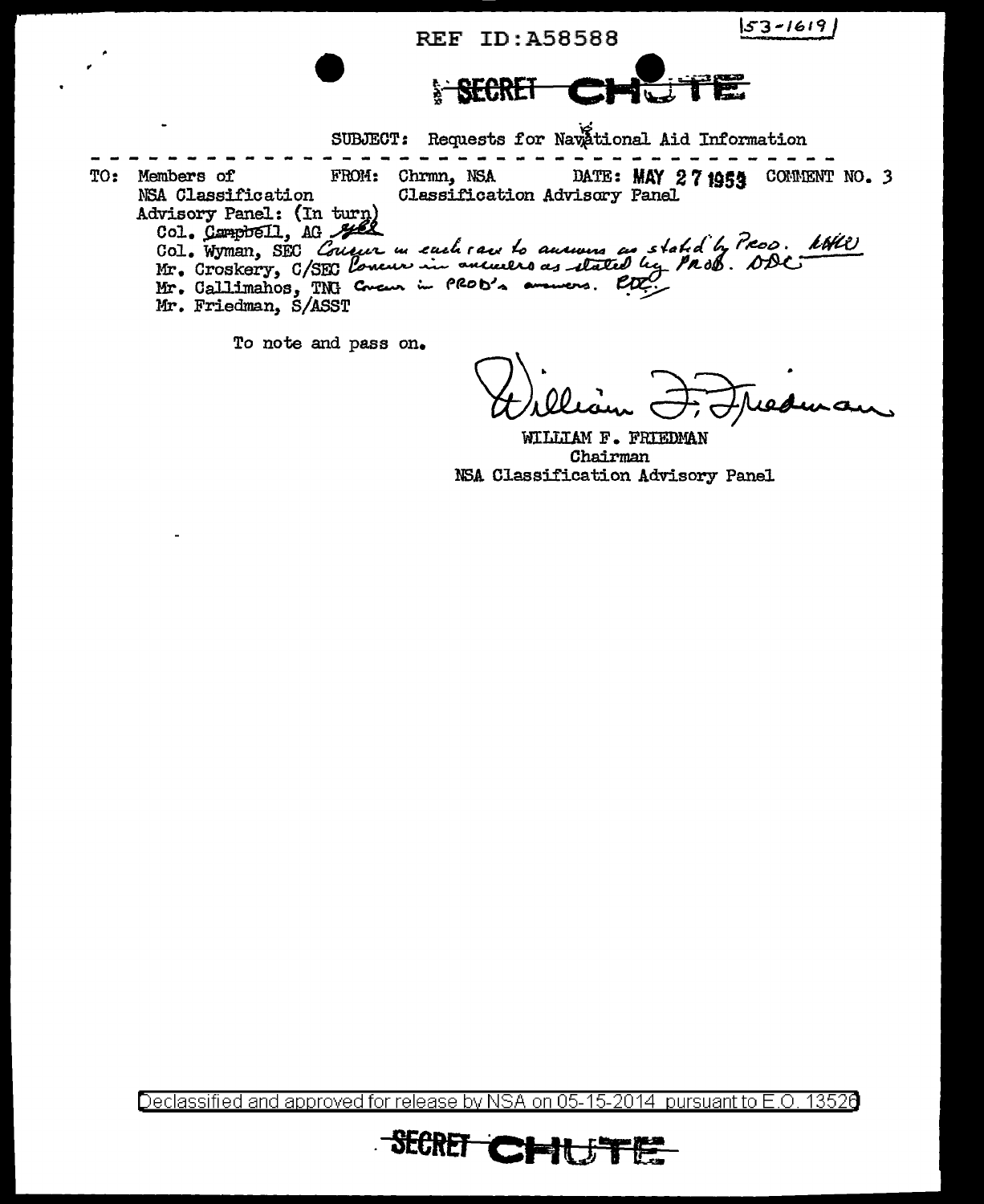|                                                                         | <b>≁⋖⋿₽──上</b> ⋑ <del>↑₳⋑</del> ⋖₱⋦⋌⋠⋷<br><b>DISPOSITION FORM</b> |  |  |  |                      |                                                                          |  | <b>IFICATION (If any)</b><br><b>SEGRET CHUTE</b> |             |             |  |                                                     |
|-------------------------------------------------------------------------|-------------------------------------------------------------------|--|--|--|----------------------|--------------------------------------------------------------------------|--|--------------------------------------------------|-------------|-------------|--|-----------------------------------------------------|
|                                                                         |                                                                   |  |  |  |                      |                                                                          |  | ுயுபாக                                           |             |             |  | I@G@MDDIFFY_IMG@@MATIOM<br>לאשט נוגש שאופטיש איט נו |
| FILE NO.<br><b>SUBJECT</b><br>Requests for Navigational Aid Information |                                                                   |  |  |  |                      |                                                                          |  |                                                  |             |             |  |                                                     |
| $T^0P/P$                                                                |                                                                   |  |  |  | FROM <sub>PROD</sub> |                                                                          |  |                                                  | <b>DATE</b> | 18 May 1953 |  | <b>COMMENT NO. 1</b>                                |
|                                                                         |                                                                   |  |  |  |                      | PROD has recently been requested to provide information on Chinese radio |  |                                                  |             |             |  |                                                     |

transmissions for use in the navigation of aircraft over-flying China. As time did not permit the reference of this problem to higher authority for decision, the PROD reply was tbat no information was available of a classification which could be used for the stated purpose. In order that policy guidance may be available to guide PROD responses to any future requests of this type, it is recommended that the problem be referred to the NSA Classification Advisory Committee in order to obtain answers to the questions set forth below. (The answers considered valid by PROD on the basis of available information are set forth in parenthesis after each question.)

2. Is the utilization of press and propaganda transmissions as navigational aids in over-flights of' this type governed by CQMINT security regulations and therefore a matter of concern to NSA? (No; these transmissions are outside the scope of CGMINT. Information of this type may be requested from CIA (FBIS) by the organizations concerned.)

3. Is the use of navigational aid transmissions, radio beacons, and other similar transmissions for these purposes governed by CCMINT security regulations and therefore a matter of concern to NSA? (No; if such information is made available to the requesting agency by organizations other than NSA this if of no concern to NSA since such transmissions are outside the scope of CCNINT.)

4. May NSA make available for navigational purposes information on radio beacon or navigational aid transmissions which is available only from COMINT sources? (No; this information must be given the classification and codeword designation of' the CCMLNT source f'rom which it is available and the codeword designation prohibits use of the information for the indicated purpose.)

5. May information (callsigns, frequencies, locations, types of' emission and services performed) published in "Berne Books" (publications of the International Telecommunications Union) be used for navigational purposes in over-flights of' hostile territory? (Yes; this information, although directly related to information of a "TEXTA" nature which is classified as SECRET CHUTE if derived from COMINT processes, is unclassified as published in "Berne Books".)

6. May NSA, on the basis of CCMINT information, select from unclassified "Berne Books" information known to be current and accurate for use in over-flight navigation? (No; the compilation, even though made up from an unclassified source, must be given the security protection of the information used as a criterion for selection.)  $\sum_{i=1}^n a_i$  is  $\sum_{i=1}^n a_i$ 

 $\bf{DD}$   $_{\rm t}$  FORM  $_{\rm 9}$   $\bf{96}$  replaces nme form 96. 1 oct 48 which may be used